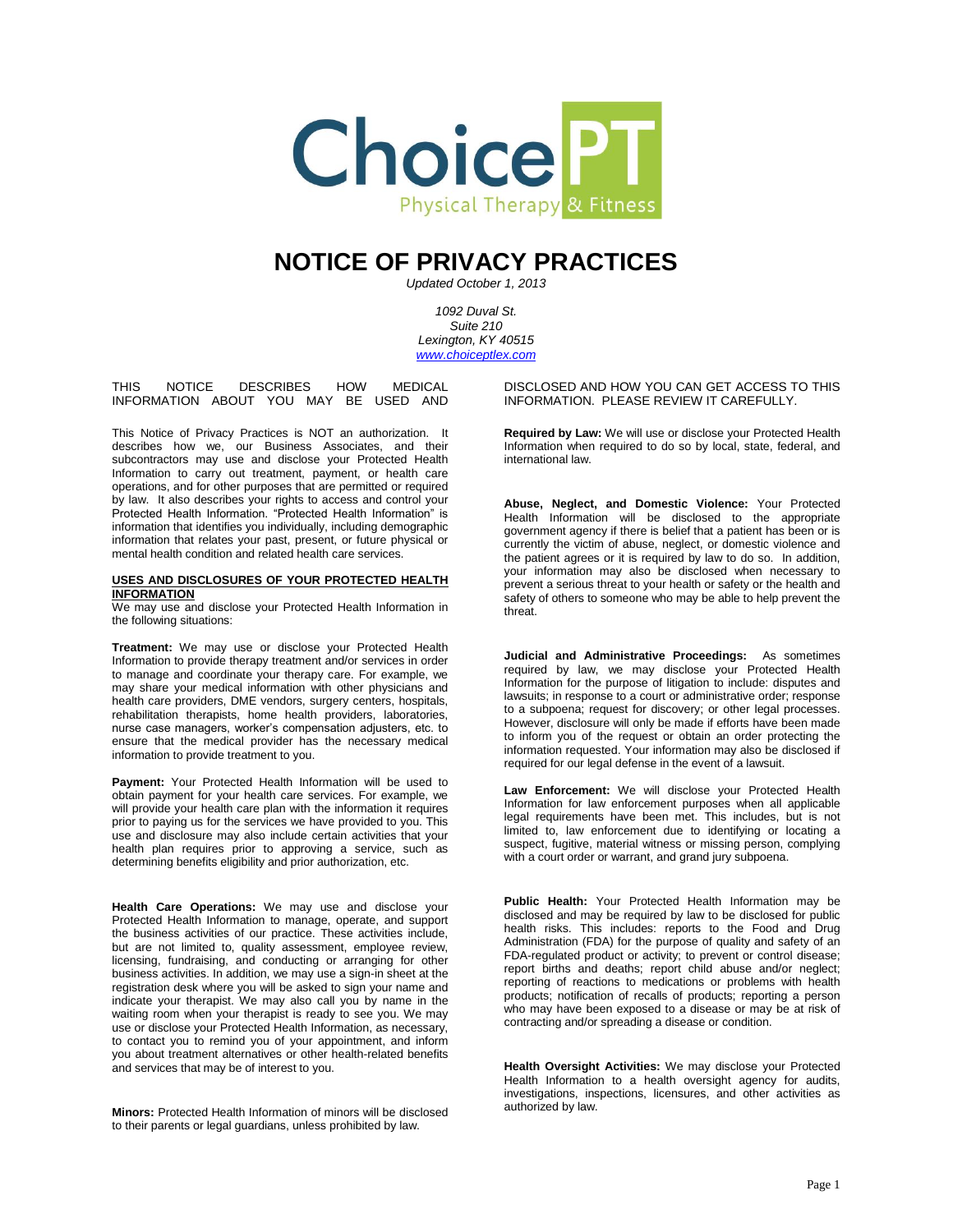**Inmates:** If you are or become an inmate of a correctional facility or under the custody of the law, we may disclose Protected Health Information to the correctional facility if the disclosure is necessary for your institutional health care, to protect your health and safety, or to protect the health and safety of others within the correctional facility.

**Military, National Security, and other Specialized Government Functions:** If you are in the military or involved in national security or intelligence, we may disclose your Protected Health Information to authorized officials.

**Worker's Compensation:** We will disclose only the Protected Health Information necessary for Worker's Compensation in compliance with Worker's Compensation laws. This information may be reported to your employer and/or your employer's representative regarding an occupational injury or illness.

**Practice Ownership Change:** If our medical practice is sold, acquired, or merged with another entity, your protected health information will become the property of the new owner. However, you will still have the right to request copies of your records and have copies transferred to another physician.

**Breach Notification Purposes:** If for any reason there is an unsecured breach of your Protected Health Information, we will utilize the contact information you have provided us with to notify you of the breach, as required by law. In addition, your Protected Health Information may be disclosed as a part of the breach notification and reporting process.

**Research:** Your Protected Health Information may be disclosed to researchers for the purpose of conducting research when the research has been approved by an Institutional Review or Privacy Board and in compliance with law governing research.

**Business Associates:** We may disclose your Protected Health Information to our business associates who provide us with services necessary to operate and function as a medical practice. We will only provide the minimum information necessary for the associate(s) to perform their functions as it relates to our business operations. For example, we may use a separate company to process our billing or transcription services that require access to a limited amount of your health information. Please know and understand that all of our business associates are obligated to comply with the same HIPAA privacy and security rules in which we are obligated. Additionally, all of our business associates are under contract with us and committed to protect the privacy and security of your Protected Health Information.

#### **USES AND DISCLOSURES IN WHICH YOU HAVE THE RIGHT TO OBJECT AND OPT OUT**

**Communication with family and/or individuals involved in your care or payment of your care:** Unless you object, disclosure of your Protected Health Information may be made to a family member, friend, or other individual involved in your care or payment of your care in which you have identified.

**Disaster:** In the event of a disaster, your Protected Health Information may be disclosed to disaster relief organizations to coordinate your care and/or to notify family members or friends of your location and condition. Whenever possible, we will provide you with an opportunity to agree or object.

**Fundraising:** As necessary, we may disclose your Protected Health Information to contact you regarding fundraising events and efforts. You have the right to object or opt out of these types of communications. Please let our office know if you would NOT like to receive such communications.

#### **USES AND DISCLOSURES THAT REQUIRE YOUR WRITTEN AUTHORIZATION**

We will not disclose or use your Protected Health Information in the situations listed below without first obtaining written authorization to do so. In addition to the uses and disclosures listed below, other uses not covered in this Notice will be made only with your written authorization. If you provide us with authorization, you may revoke it at any time by submitting a request in writing:

**Disclosure of Psychotherapy Notes:** Unless we obtain your written authorization, in most circumstances we will not disclose your psychotherapy notes. Some circumstances in which we will disclose your psychotherapy notes include the following: for your continued treatment; training of medical students and staff; to defend ourselves during litigation; if the law requires; health oversight activities regarding your psychotherapist; to avert a serious or imminent threat to yourself or others; and to the coroner or medical examiner upon your death.

**Disclosures for marketing purposes** and sale of your Protected Health Information

## **PROTECTED HEALTH INFORMATION AND YOUR RIGHTS**

The following are statements of your rights, subject to certain limitations, with respect to your Protected Health Information:

**You have the right to request restrictions** on certain uses and disclosures of your health information. Please be advised, however, that we are not required to agree to the restriction that you requested.

**You have the right to receive a notice of breach:** In the event of a breach of your unsecured Protected Health Information, you have the right to be notified of such breach.

**You have the right to obtain an electronic copy of medical records:** You have the right to request an electronic copy of your medical record for yourself or to be sent to another individual or organization when your Protected Health Information is maintained in an electronic format. We will make every attempt to provide the records in the format you request; however, in the case that the information is not readily accessible or producible in the format you request, we will provide the record in a standard electronic format or a legible hard copy form. Record requests may be subject to a reasonable, cost-based fee for the work required in transmitting the electronic medical records.

**You have a right to a summary or explanation of your Protected Health Information:** You have the right to request only a summary of your Protected Health Information if you do not desire to obtain a copy of your entire record. You also have the option to request an explanation of the information when you request your entire record.

**You have the right to inspect and copy your Protected Health Information (reasonable fees may apply):** Pursuant to your written request, you have the right to inspect and copy your Protected Health Information in paper or electronic format. Under federal law, you may not inspect or copy the following types of records: psychotherapy notes, information compiled as it relates to civil, criminal, or administrative action or proceeding; information restricted by law; information related to medical research in which you have agreed to participate; information obtained under a promise of confidentiality; and information whose disclosure may result in harm or injury to yourself or others. We have up to 30 days to provide the Protected Health Information and may charge a fee for the associated costs.

**You have the right to request Amendments:** At any time if you believe the Protected Health Information we have on file for you is inaccurate or incomplete, you may request that we amend the information. Your request for an amendment must be submitted in writing and detail what information is inaccurate and why. Please note that a request for an amendment does not necessarily indicate the information will be amended.

You have the right to have your health information received or communicated through an alternative method or sent to an alternative location other than the usual method of communication or delivery, upon your request.